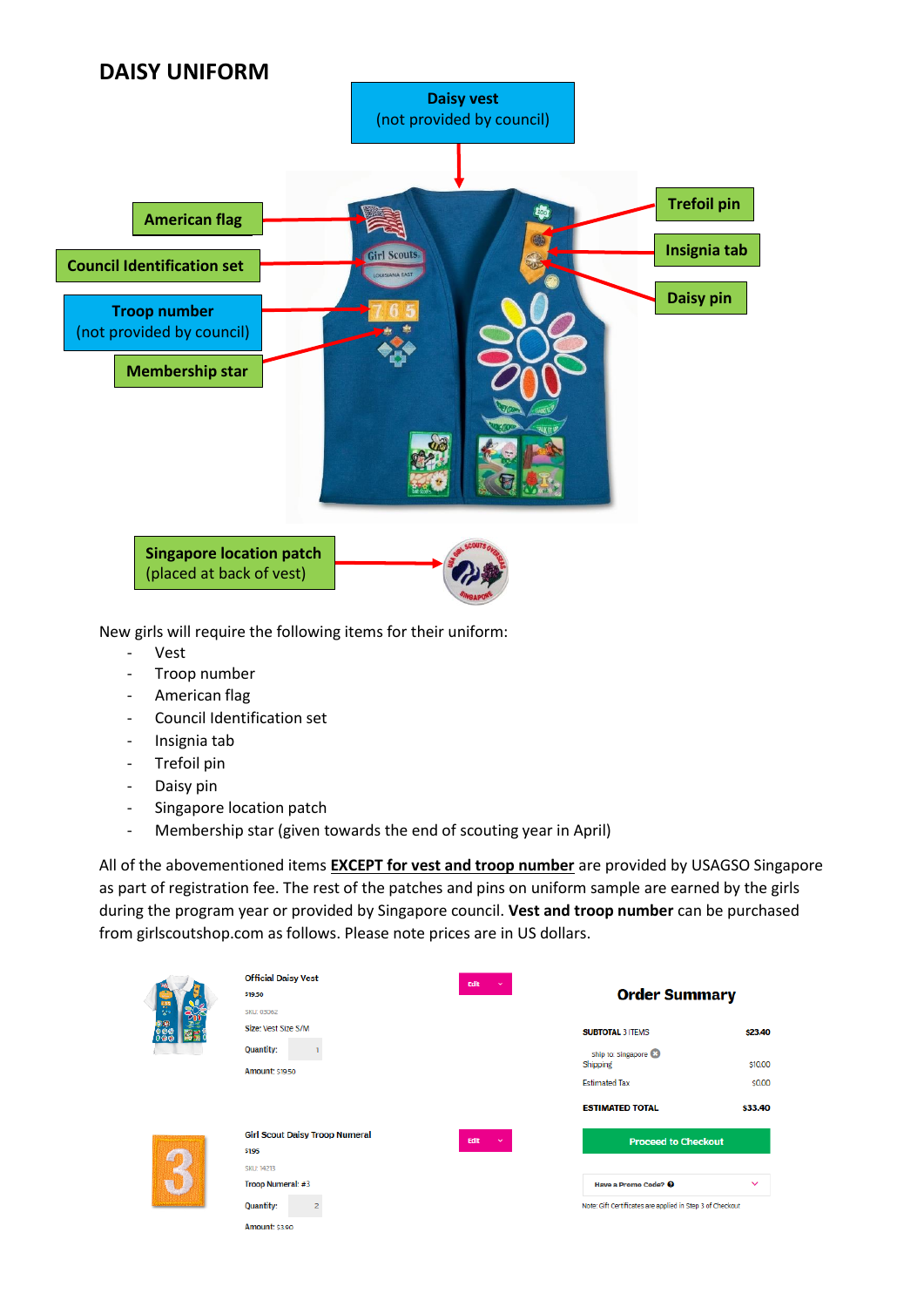## **BROWNIE UNIFORM**



New girls will require the following items for their uniform:

- Vest
- Troop number
- American flag
- Council Identification set
- Insignia tab
- Trefoil pin
- Brownie pin
- Singapore location patch
- Membership star (given towards the end of scouting year in April)

|               | <b>Girl Scout Brownie Troop Numeral</b> | Edit<br>$\checkmark$ |                                                           |              |
|---------------|-----------------------------------------|----------------------|-----------------------------------------------------------|--------------|
|               | \$1.95                                  |                      | <b>Order Summary</b>                                      |              |
|               | <b>SKU: 14226</b>                       |                      |                                                           |              |
|               | Troop Numeral: #6/9                     |                      | <b>SUBTOTAL 3 ITEMS</b>                                   | \$24.40      |
|               | <b>Quantity:</b><br>2                   |                      | Ship to: Singapore                                        |              |
|               | <b>Amount: \$3.90</b>                   |                      | Shipping                                                  | \$10,00      |
|               |                                         |                      | <b>Estimated Tax</b>                                      | \$0.00       |
|               |                                         |                      | <b>ESTIMATED TOTAL</b>                                    | \$34.40      |
|               | <b>Official Brownie Vest</b>            | Edit<br>$\sim$       | <b>Proceed to Checkout</b>                                |              |
| $\frac{1}{2}$ | \$20.50                                 |                      |                                                           |              |
| 卵             | <b>SKU: 01672</b>                       |                      |                                                           |              |
| Ŵ             | Size: Vest Size Medium                  |                      | Have a Promo Code? @                                      | $\checkmark$ |
|               | <b>Quantity:</b>                        |                      | Note: Gift Certificates are applied in Step 3 of Checkout |              |
|               | <b>Amount: \$20.50</b>                  |                      |                                                           |              |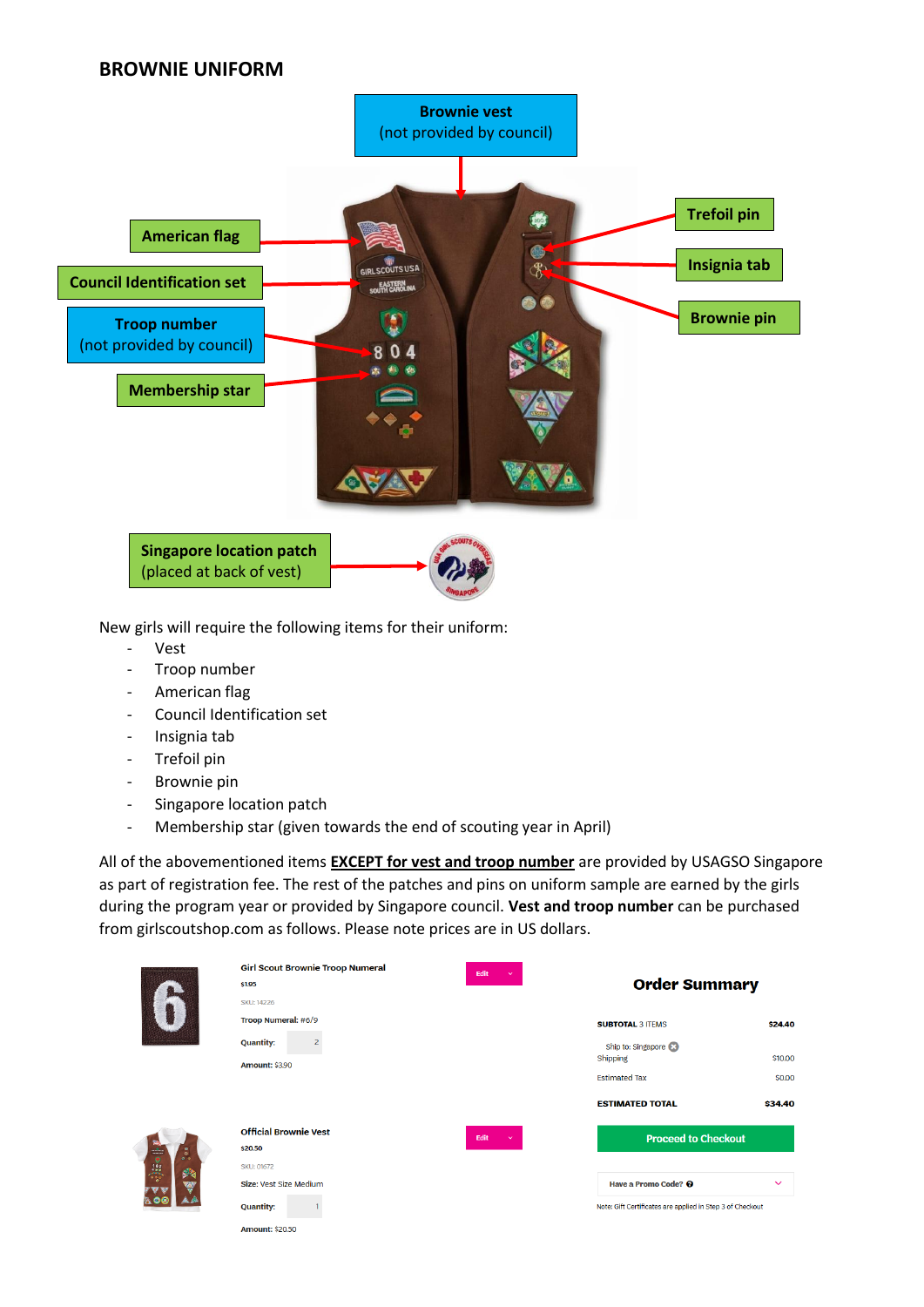

New girls will require the following items for their uniform:

- **Vest**
- Troop number
- American flag
- Council Identification set
- Insignia tab
- Trefoil pin
- Girl scout membership pin
- Singapore location patch
- Membership star (given towards the end of scouting year in April)

|                  | <b>Multilevel Girl Scout Troop Numeral</b> | Edit<br>$\checkmark$ |                                                           |              |
|------------------|--------------------------------------------|----------------------|-----------------------------------------------------------|--------------|
|                  | \$1.95                                     |                      | <b>Order Summary</b>                                      |              |
|                  | <b>SKU: 14234</b>                          |                      |                                                           |              |
|                  | <b>Troop Numeral: #4</b>                   |                      | <b>SUBTOTAL 3 ITEMS</b>                                   | \$25.40      |
|                  | <b>Quantity:</b><br>2                      |                      | Total Does Not Include Shipping Or Tax                    |              |
|                  | <b>Amount: \$3.90</b>                      |                      | <b>Estimate Tax &amp; Shipping @</b>                      | $\checkmark$ |
|                  |                                            |                      | <b>Proceed to Checkout</b>                                |              |
|                  | <b>Official Junior Vest</b>                | Edit<br>$\checkmark$ |                                                           |              |
| $\frac{1}{2}$    | <b>\$21.50</b>                             |                      |                                                           |              |
| $\bullet\bullet$ | <b>SKU: 00552</b>                          |                      | Have a Promo Code? @                                      | $\checkmark$ |
|                  | Size: Vest Size Medium                     |                      | Note: Gift Certificates are applied in Step 3 of Checkout |              |
|                  | <b>Quantity:</b>                           |                      |                                                           |              |
|                  | <b>Amount: \$21,50</b>                     |                      |                                                           |              |